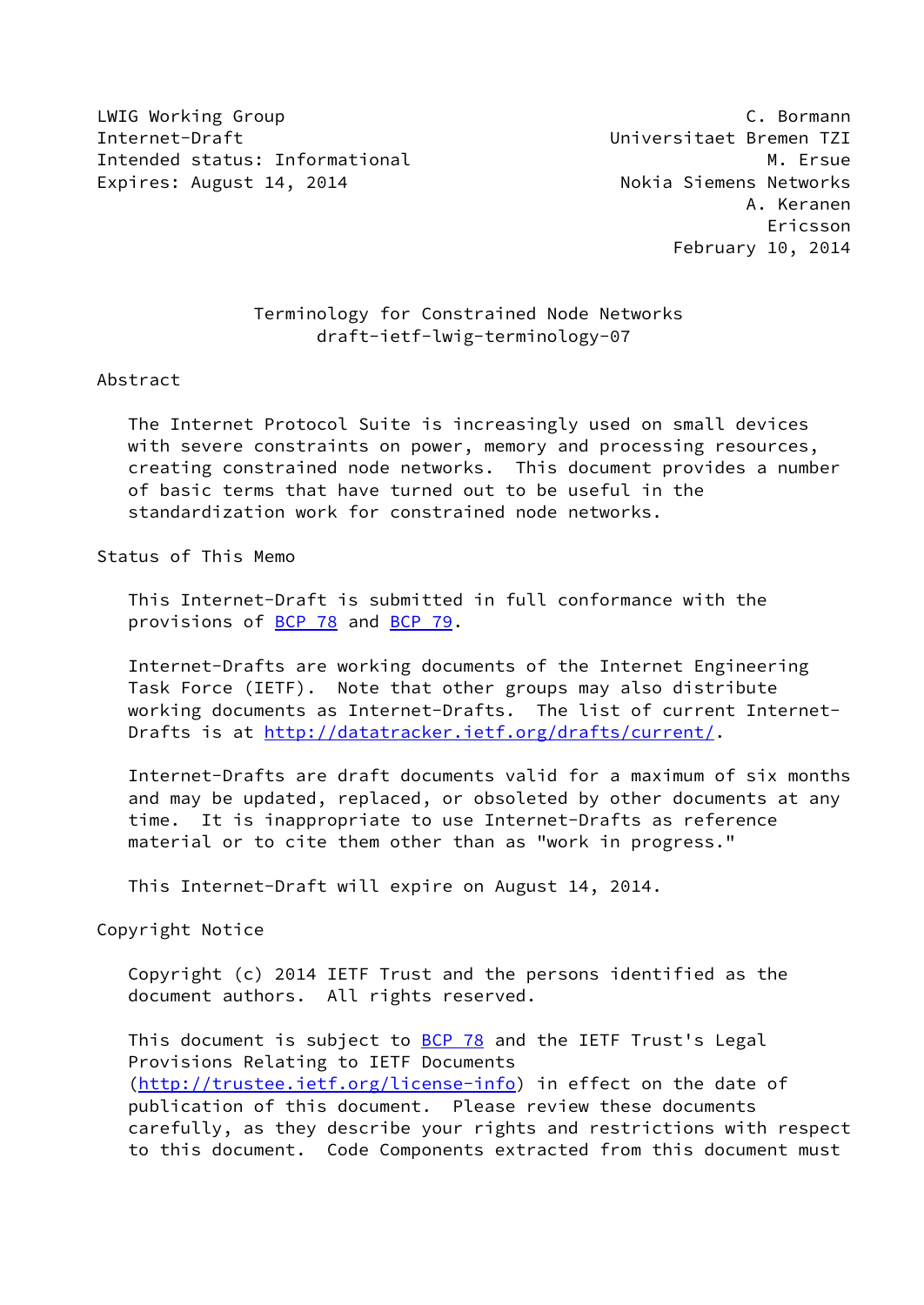Bormann, et al. **Expires August 14, 2014** [Page 1]

<span id="page-1-1"></span>Internet-Draft CNN terminology February 2014

 include Simplified BSD License text as described in Section 4.e of the Trust Legal Provisions and are provided without warranty as described in the Simplified BSD License.

## Table of Contents

|                                                     | $\overline{2}$ |
|-----------------------------------------------------|----------------|
|                                                     | $\overline{3}$ |
|                                                     | $\overline{4}$ |
| Constrained Networks<br>2.2.                        | $\overline{5}$ |
| 2.2.1. Challenged Networks                          | 6              |
| 2.3. Constrained Node Networks                      | 6              |
| $2.3.1$ . LLN ("low-power lossy network")           | $\overline{1}$ |
|                                                     | $\frac{7}{2}$  |
| Classes of Constrained Devices<br>3.                | 8              |
| 4.                                                  | 10             |
|                                                     | 10             |
| 4.2. Classes of Energy Limitation                   | 10             |
| $4.3$ . Strategies of Using Power for Communication | 11             |
|                                                     | 13             |
| 6.                                                  | 13             |
| 7.                                                  | 13             |
| 8.                                                  | 14             |
| Authors' Addresses                                  | 16             |
|                                                     |                |

### <span id="page-1-0"></span>[1](#page-1-0). Introduction

 Small devices with limited CPU, memory, and power resources, so called constrained devices (often used as a sensor/actuator, a smart object, or a smart device) can form a network, becoming "constrained nodes" in that network. Such a network may itself exhibit constraints, e.g. with unreliable or lossy channels, limited and unpredictable bandwidth, and a highly dynamic topology.

 Constrained devices might be in charge of gathering information in diverse settings including natural ecosystems, buildings, and factories and sending the information to one or more server stations. They also act on information, by performing some physical action, including displaying it. Constrained devices may work under severe resource constraints such as limited battery and computing power, little memory, as well as insufficient wireless bandwidth and ability to communicate; these constraints often exacerbate each other. Other entities on the network, e.g., a base station or controlling server,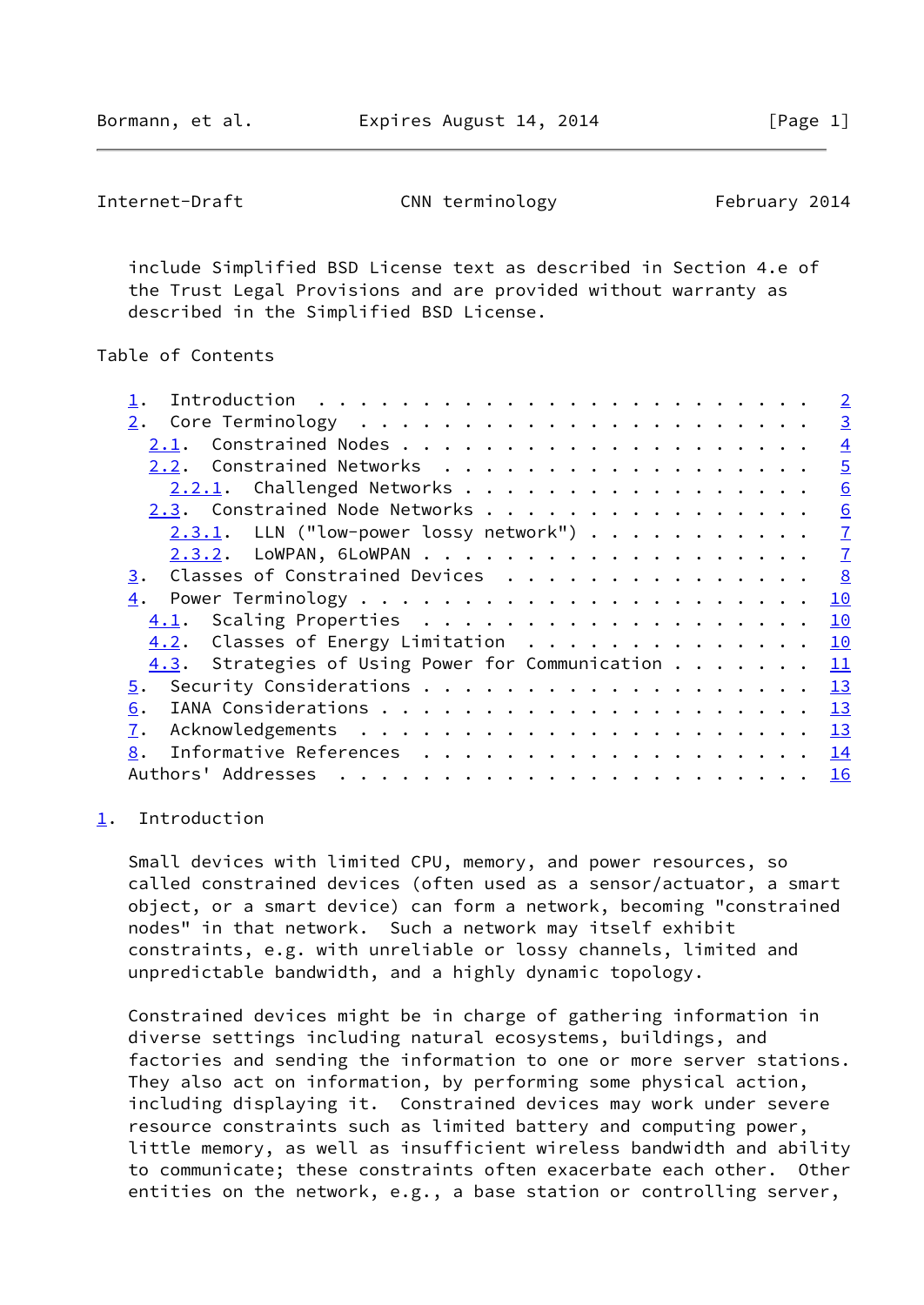might have more computational and communication resources and could support the interaction between the constrained devices and applications in more traditional networks.

Bormann, et al. Expires August 14, 2014 [Page 2]

<span id="page-2-1"></span>

Internet-Draft CNN terminology February 2014

 Today diverse sizes of constrained devices with different resources and capabilities are becoming connected. Mobile personal gadgets, building-automation devices, cellular phones, Machine-to-machine (M2M) devices, etc. benefit from interacting with other "things" nearby or somewhere in the Internet. With this, the Internet of Things (IoT) becomes a reality, built up out of uniquely identifiable and addressable objects (things). And over the next decade, this could grow to large numbers [\[fifty-billion](#page-17-1)] of Internet-connected constrained devices, greatly increasing the Internet's size and scope.

 The present document provides a number of basic terms that have turned out to be useful in the standardization work for constrained environments. The intention is not to exhaustively cover the field, but to make sure a few core terms are used consistently between different groups cooperating in this space.

 In this document, the term "byte" is used in its now customary sense as a synonym for "octet". Where sizes of semiconductor memory are given, the prefix "kibi" (1024) is combined with "byte" to "kibibyte", abbreviated "KiB", for 1024 bytes [[ISQ-13](#page-16-0)].

 In computing, the term "power" is often used for the concept of "computing power" or "processing power", as in CPU performance. Unless explicitly stated otherwise, in this document the term stands for electrical power. "Mains-powered" is used as a short-hand for being permanently connected to a stable electrical power grid.

<span id="page-2-0"></span>[2](#page-2-0). Core Terminology

 There are two important aspects to \_scaling\_ within the Internet of Things:

o Scaling up Internet technologies to a large number [[fifty-billion\]](#page-17-1) of inexpensive nodes, while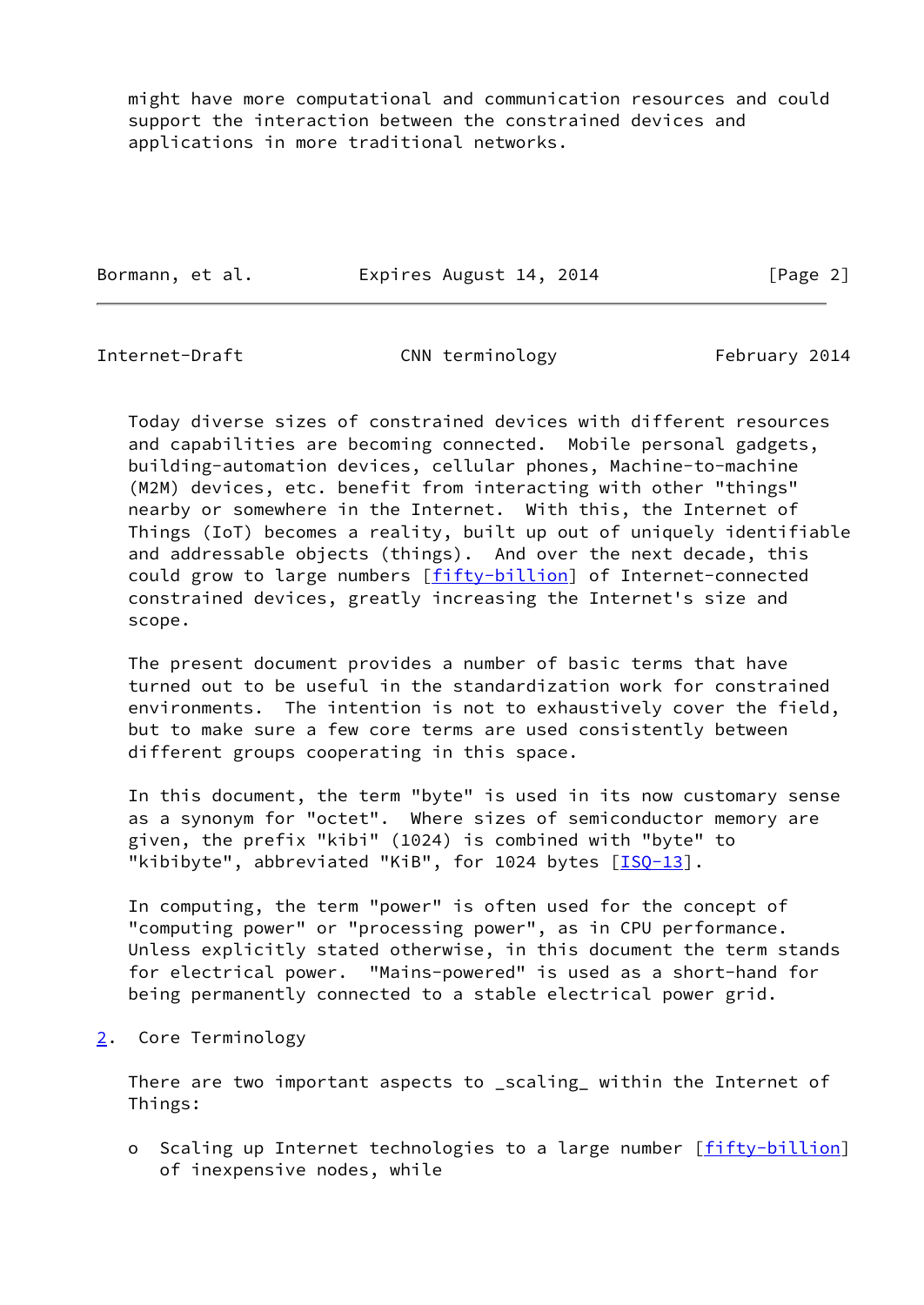o scaling down the characteristics of each of these nodes and of the networks being built out of them, to make this scaling up economically and physically viable.

 The need for scaling down the characteristics of nodes leads to \_constrained nodes\_.

Bormann, et al. Expires August 14, 2014 [Page 3]

<span id="page-3-1"></span>Internet-Draft CNN terminology February 2014

<span id="page-3-0"></span>[2.1](#page-3-0). Constrained Nodes

 The term "constrained node" is best defined by contrasting the characteristics of a constrained node with certain widely held expectations on more familiar Internet nodes:

 Constrained Node: A node where some of the characteristics that are otherwise pretty much taken for granted for Internet nodes at the time of writing are not attainable, often due to cost constraints and/or physical constraints on characteristics such as size, weight, and available power and energy. The tight limits on power, memory and processing resources lead to hard upper bounds on state, code space and processing cycles, making optimization of energy and network bandwidth usage a dominating consideration in all design requirements. Also, some layer 2 services such as full connectivity and broadcast/multicast may be lacking.

 While this is not a rigorous definition, it is grounded in the state of the art and clearly sets apart constrained nodes from server systems, desktop or laptop computers, powerful mobile devices such as smartphones etc. There may be many design considerations that lead to these constraints, including cost, size, weight, and other scaling factors.

 (An alternative name, when the properties as a network node are not in focus, is "constrained device".)

 There are multiple facets to the constraints on nodes, often applying in combination, e.g.: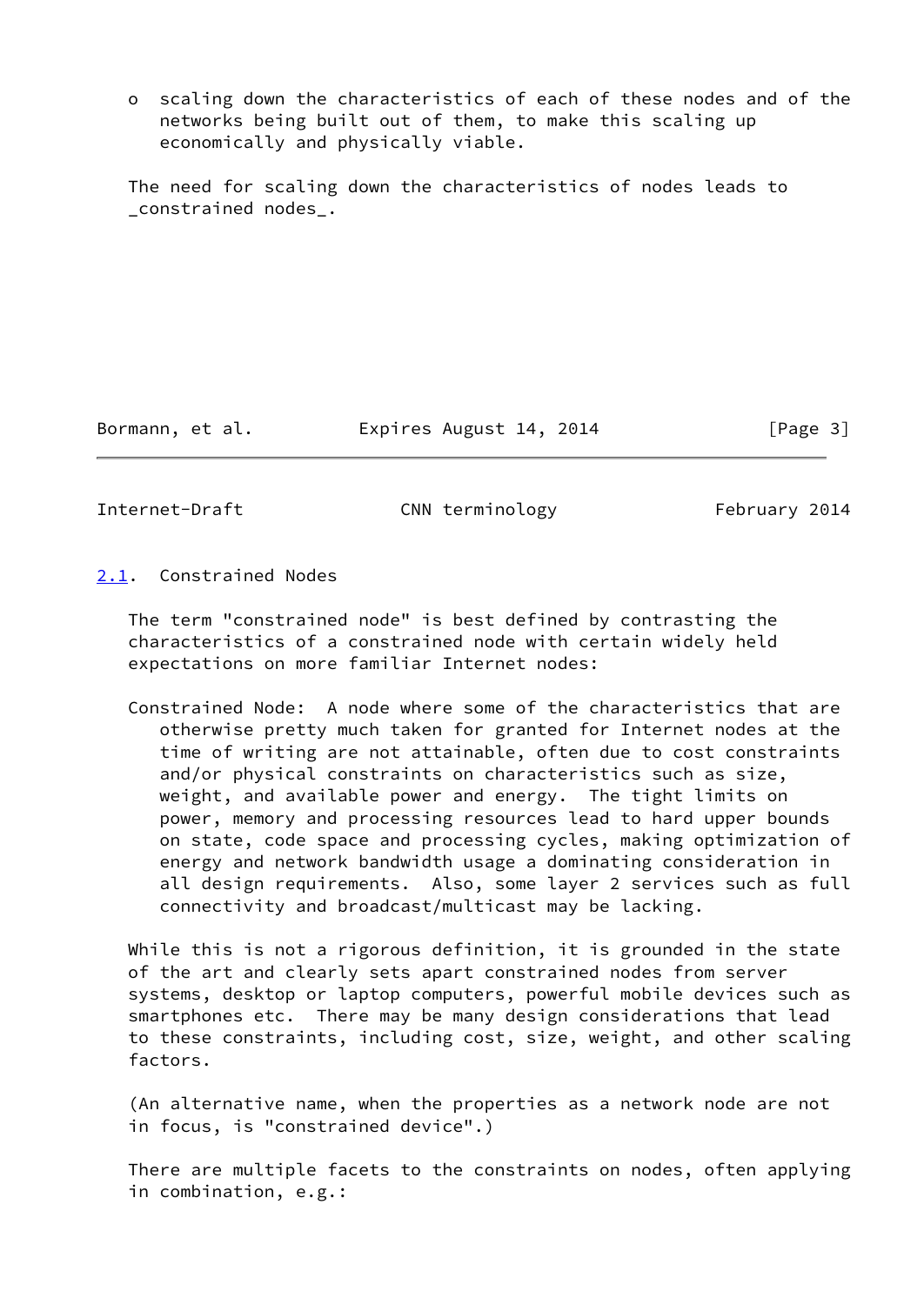|  |  |  |  |  |  |  |  |  | o constraints on the maximum code complexity (ROM/Flash); |  |
|--|--|--|--|--|--|--|--|--|-----------------------------------------------------------|--|
|--|--|--|--|--|--|--|--|--|-----------------------------------------------------------|--|

- o constraints on the size of state and buffers (RAM);
- o constraints on the amount of computation feasible in a period of time ("processing power");
- o constraints on the available (electrical) power;
- o constraints on user interface and accessibility in deployment (ability to set keys, update software, etc.).

Bormann, et al. Expires August 14, 2014 [Page 4]

<span id="page-4-1"></span>Internet-Draft CNN terminology February 2014

 [Section 3](#page-8-0) defines a small number of interesting classes ("class-N" for N=0,1,2) of constrained nodes focusing on relevant combinations of the first two constraints. With respect to available (electrical) power, [\[RFC6606](https://datatracker.ietf.org/doc/pdf/rfc6606)] distinguishes "power-affluent" nodes (mains-powered or regularly recharged) from "power-constrained nodes" that draw their power from primary batteries or by using energy harvesting; more detailed power terminology is given in [Section 4.](#page-10-0)

 The use of constrained nodes in networks often also leads to constraints on the networks themselves. However, there may also be constraints on networks that are largely independent from those of the nodes. We therefore distinguish \_constrained networks\_ and \_constrained node networks\_.

<span id="page-4-0"></span>[2.2](#page-4-0). Constrained Networks

We define "constrained network" in a similar way:

 Constrained Network: A network where some of the characteristics pretty much taken for granted with link layers in common use in the Internet at the time of writing, are not attainable.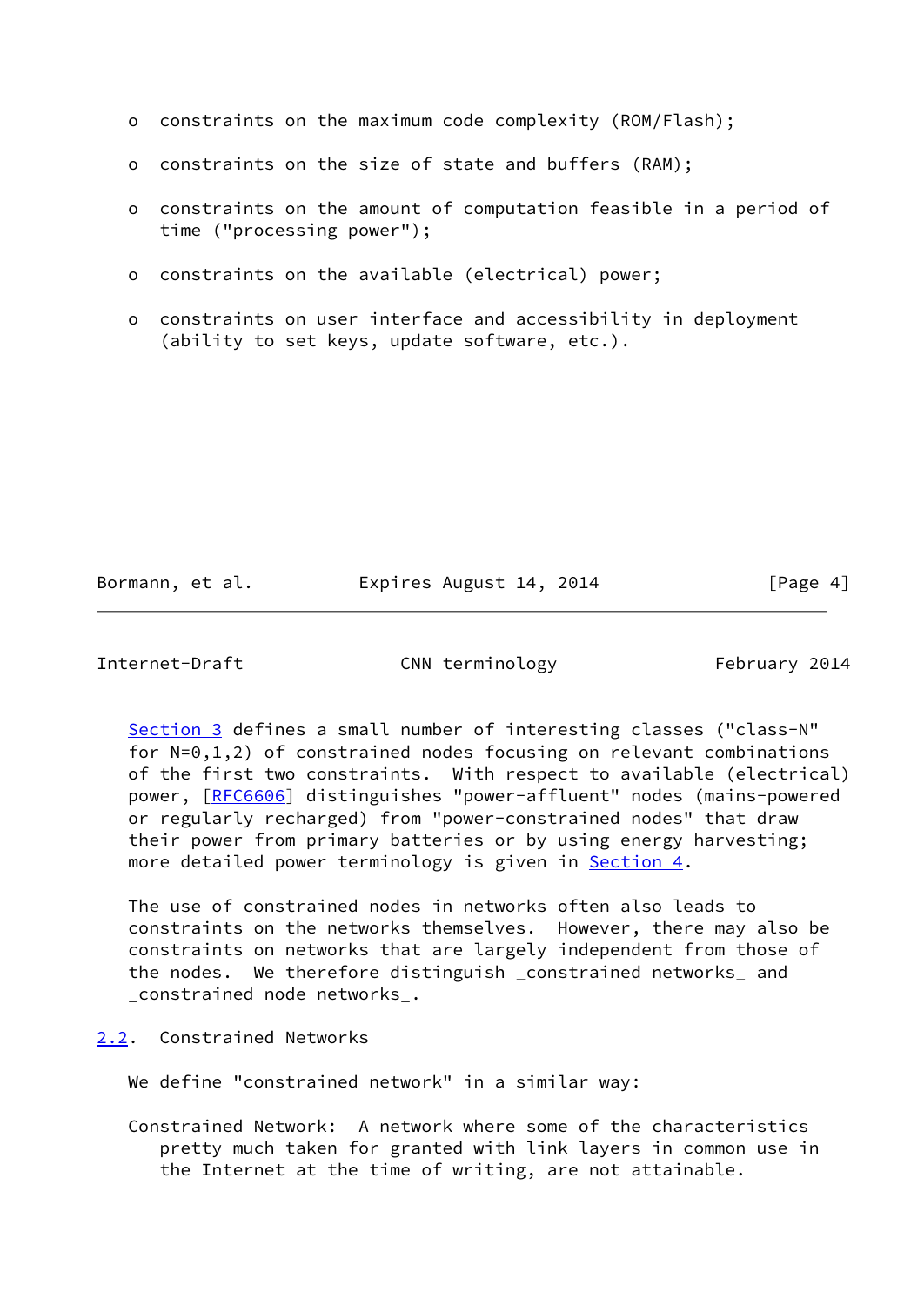Constraints may include:

- o low achievable bit rate/throughput (including limits on duty cycle),
- o high packet loss, high packet loss (delivery rate) variability,
- o highly asymmetric link characteristics,
- o severe penalties for using larger packets (e.g., high packet loss due to link layer fragmentation),
- o limits on reachability over time (a substantial number of devices may power off at any point in time but periodically "wake up" and can communicate for brief periods of time)
- o lack of (or severe constraints on) advanced services such as IP multicast.

 More generally, we speak of constrained networks whenever at least some of the nodes involved in the network exhibit these characteristics.

Again, there may be several reasons for this:

o cost constraints on the network,

| Bormann, et al. | Expires August 14, 2014 | [Page 5] |
|-----------------|-------------------------|----------|
|-----------------|-------------------------|----------|

<span id="page-5-0"></span>Internet-Draft CNN terminology February 2014

- o constraints of the nodes (for constrained node networks),
- o physical constraints (e.g., power constraints, environmental constraints, media constraints such as underwater operation, limited spectrum for very high density, electromagnetic compatibility),
- o regulatory constraints, such as very limited spectrum availability (including limits on effective radiated power and duty cycle), or explosion safety,
- o technology constraints, such as older and lower speed technologies that are still operational and may need to stay in use for some more time.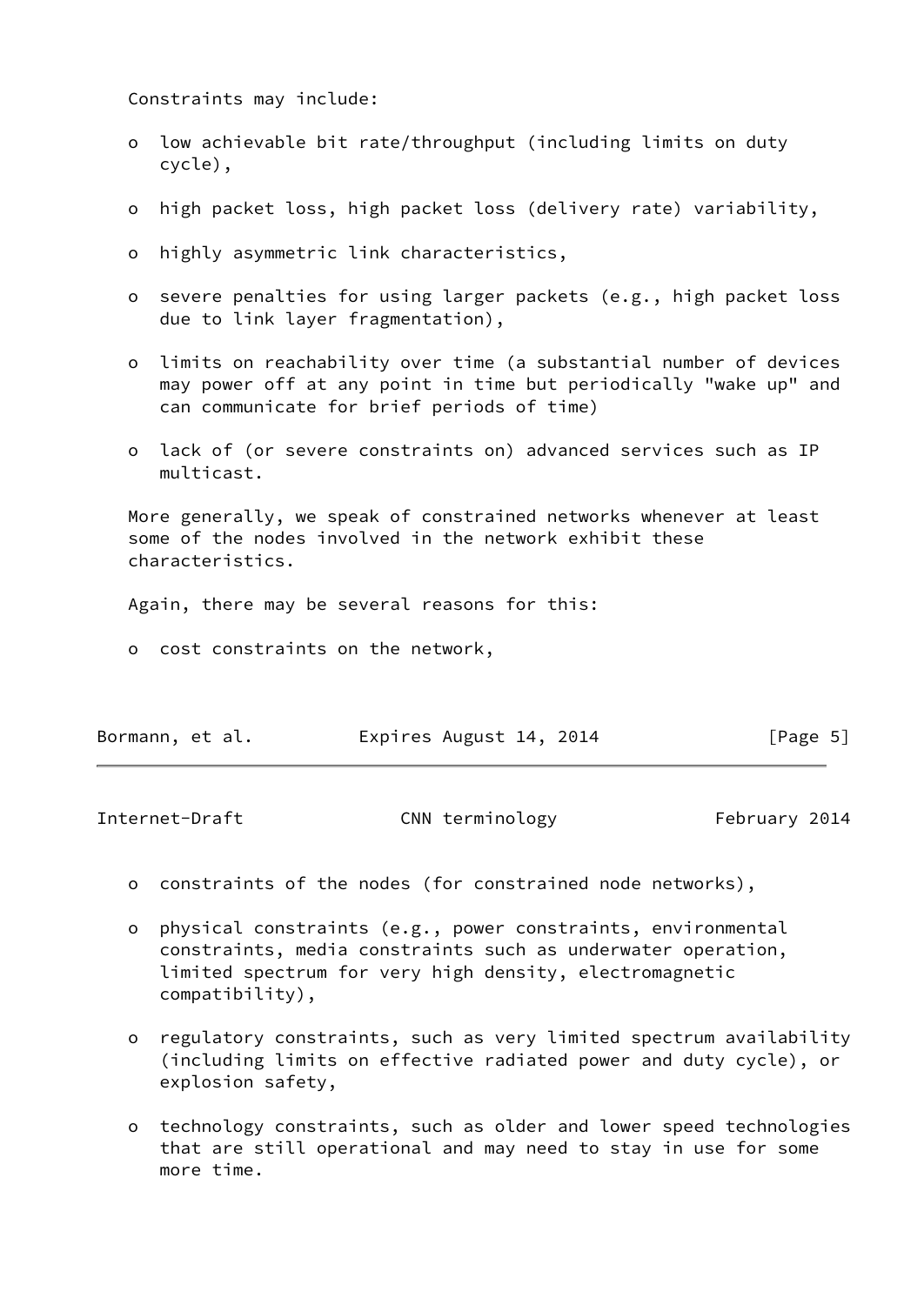## <span id="page-6-0"></span>[2.2.1](#page-6-0). Challenged Networks

 A constrained network is not necessarily a \_challenged\_ network [\[FALL](#page-14-4)]:

- Challenged Network: A network that has serious trouble maintaining what an application would today expect of the end-to-end IP model, e.g., by:
- o not being able to offer end-to-end IP connectivity at all;
- o exhibiting serious interruptions in end-to-end IP connectivity;
- o exhibiting delay well beyond the Maximum Segment Lifetime (MSL) defined by TCP [[RFC0793](https://datatracker.ietf.org/doc/pdf/rfc0793)].

 All challenged networks are constrained networks in some sense, but not all constrained networks are challenged networks. There is no well-defined boundary between the two, though. Delay-Tolerant Networking (DTN) has been designed to cope with challenged networks [\[RFC4838](https://datatracker.ietf.org/doc/pdf/rfc4838)].

- <span id="page-6-1"></span>[2.3](#page-6-1). Constrained Node Networks
	- Constrained Node Network: A network whose characteristics are influenced by being composed of a significant portion of constrained nodes.

 A constrained node network always is a constrained network because of the network constraints stemming from the node constraints, but may also have other constraints that already make it a constrained network.

| Bormann, et al. | Expires August 14, 2014 | [Page 6] |
|-----------------|-------------------------|----------|
|-----------------|-------------------------|----------|

<span id="page-6-3"></span>Internet-Draft CNN terminology February 2014

 The rest of this subsection introduces two additional terms that are in active use in the area of constrained node networks, without an intent to define them: LLN and (6)LoWPAN.

```
2.3.1. LLN ("low-power lossy network")
```
 A related term that has been used to describe the focus of the IETF working group on Routing Over Low power and Lossy networks (ROLL) is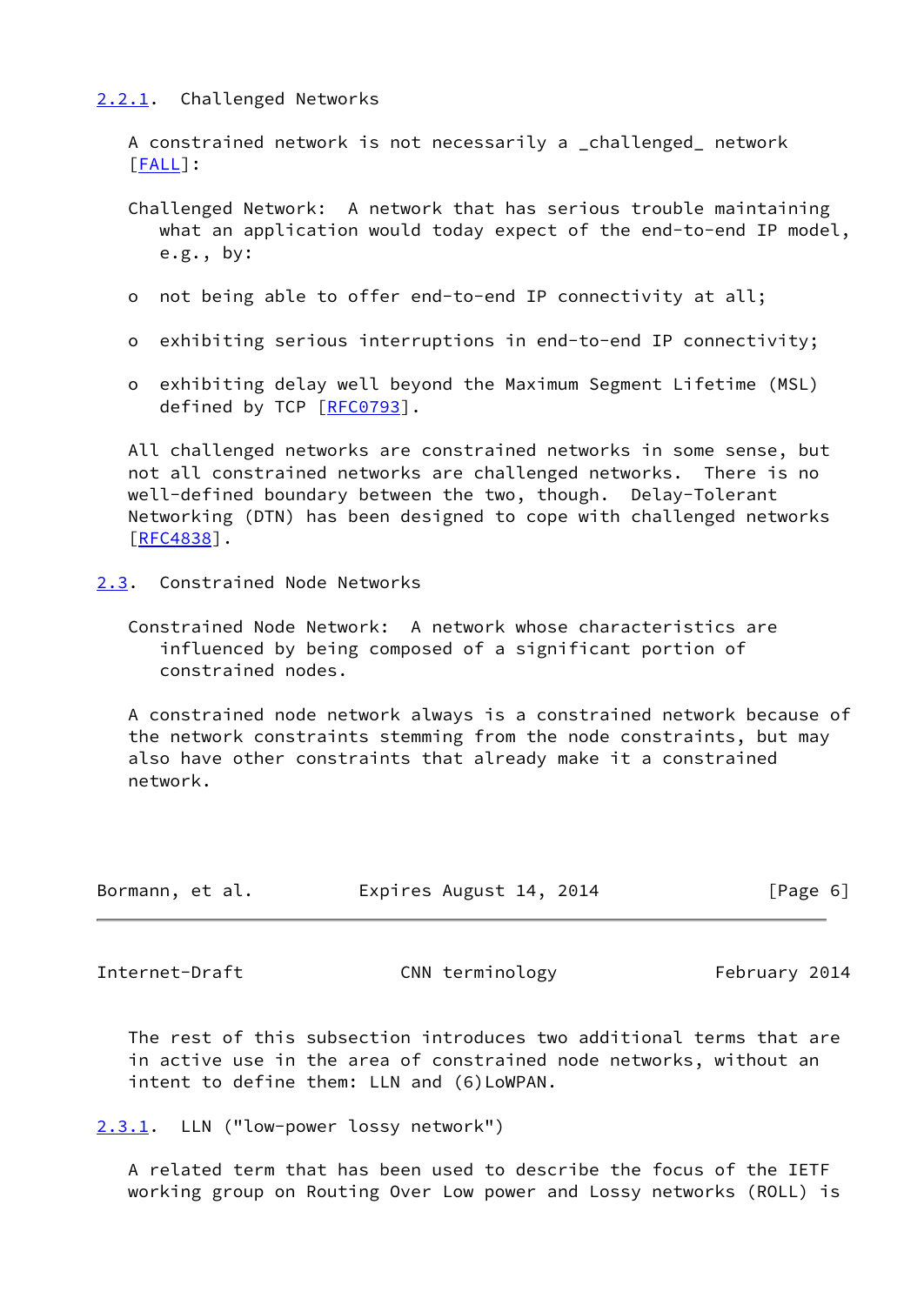"low-power lossy network" (LLN). The ROLL terminology document [\[RFC7102](https://datatracker.ietf.org/doc/pdf/rfc7102)] defines LLNs as follows:

 LLN: Low power and Lossy networks (LLNs) are typically composed of many embedded devices with limited power, memory, and processing resources interconnected by a variety of links, such as IEEE 802.15.4 or Low Power WiFi. There is a wide scope of application areas for LLNs, including industrial monitoring, building automation (HVAC, lighting, access control, fire), connected home, healthcare, environmental monitoring, urban sensor networks, energy management, assets tracking and refrigeration.. [sic]

 Beyond that, LLNs often exhibit considerable loss at the physical layer, with significant variability of the delivery rate, and some short-term unreliability, coupled with some medium term stability that makes it worthwhile to construct medium-term stable directed acyclic graphs for routing and do measurements on the edges such as ETX [\[RFC6551](https://datatracker.ietf.org/doc/pdf/rfc6551)]. Not all LLNs comprise low power nodes [\[I-D.hui-vasseur-roll-rpl-deployment](#page-15-0)].

 LLNs typically are composed of constrained nodes; this leads to the design of operation modes such as the "non-storing mode" defined by RPL (the IPv6 Routing Protocol for Low-Power and Lossy Networks [\[RFC6650](https://datatracker.ietf.org/doc/pdf/rfc6650)]). So, in the terminology of the present document, an LLN is a constrained node network with certain network characteristics, which include constraints on the network as well.

### <span id="page-7-0"></span>[2.3.2](#page-7-0). LoWPAN, 6LoWPAN

 One interesting class of a constrained network often used as a constrained node network is the "LoWPAN" [\[RFC4919](https://datatracker.ietf.org/doc/pdf/rfc4919)], a term inspired from the name of the IEEE 802.15.4 working group (low-rate wireless personal area networks (LR-WPANs)). The expansion of that acronym, "Low-Power Wireless Personal Area Network" contains a hard to justify "Personal" that is due to the history of task group naming in IEEE 802 more than due to an orientation of LoWPANs around a single person. Actually, LoWPANs have been suggested for urban monitoring, control of large buildings, and industrial control applications, so the "Personal" can only be considered a vestige. Occasionally the term is read as "Low-Power Wireless Area Networks" (LoWPANs) [\[WEI](#page-16-1)].

Bormann, et al. **Expires August 14, 2014** [Page 7]

<span id="page-7-1"></span>Internet-Draft CNN terminology February 2014

Originally focused on IEEE 802.15.4, "LoWPAN" (or when used for IPv6,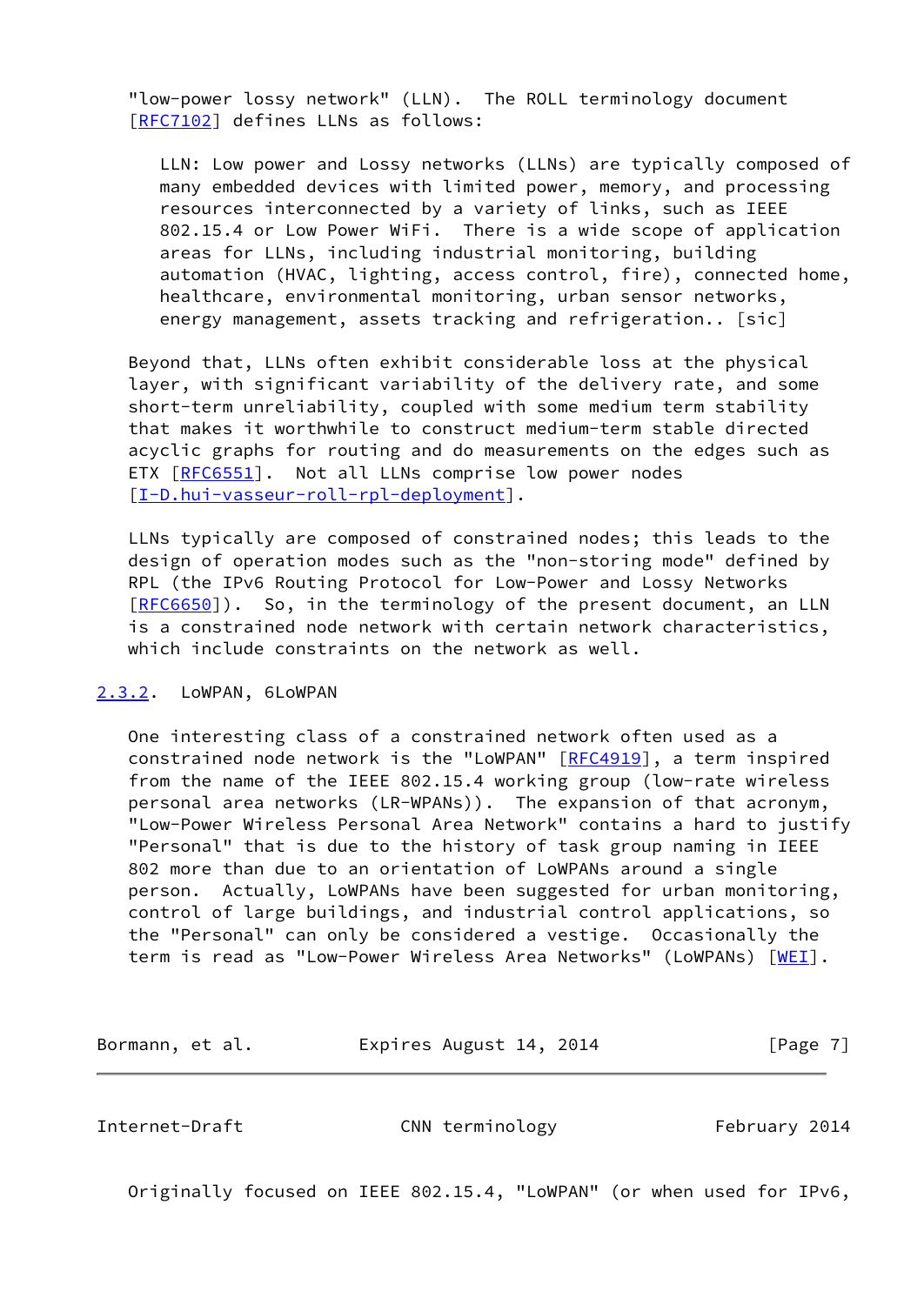"6LoWPAN") also refers to networks built from similarly constrained link layer technologies [\[I-D.ietf-6lowpan-btle](#page-15-1)] [\[I-D.mariager-6lowpan-v6over-dect-ule](#page-16-2)] [\[I-D.brandt-6man-lowpanz](#page-14-5)].

<span id="page-8-0"></span>[3](#page-8-0). Classes of Constrained Devices

 Despite the overwhelming variety of Internet-connected devices that can be envisioned, it may be worthwhile to have some succinct terminology for different classes of constrained devices. In this document, the class designations in Table 1 may be used as rough indications of device capabilities:

| Name                      | data size $(e.g., RAM)$   code size $(e.g., Flash)$ |
|---------------------------|-----------------------------------------------------|
| Class 0, C0   $<< 10$ KiB | << 100 KiB                                          |
| Class 1, C1   ~ 10 KiB    | $\sim$ 100 KiB                                      |
| Class 2, C2   ~ 50 KiB    | $\sim$ 250 KiB                                      |

Table 1: Classes of Constrained Devices (KiB = 1024 bytes)

 As of the writing of this document, these characteristics correspond to distinguishable clusters of commercially available chips and design cores for constrained devices. While it is expected that the boundaries of these classes will move over time, Moore's law tends to be less effective in the embedded space than in personal computing devices: Gains made available by increases in transistor count and density are more likely to be invested in reductions of cost and power requirements than into continual increases in computing power.

 Class 0 devices are very constrained sensor-like motes. They are so severely constrained in memory and processing capabilities that most likely they will not have the resources required to communicate directly with the Internet in a secure manner (rare heroic, narrowly targeted implementation efforts notwithstanding). Class 0 devices will participate in Internet communications with the help of larger devices acting as proxies, gateways or servers. Class 0 devices generally cannot be secured or managed comprehensively in the traditional sense. They will most likely be preconfigured (and will be reconfigured rarely, if at all), with a very small data set. For management purposes, they could answer keepalive signals and send on/ off or basic health indications.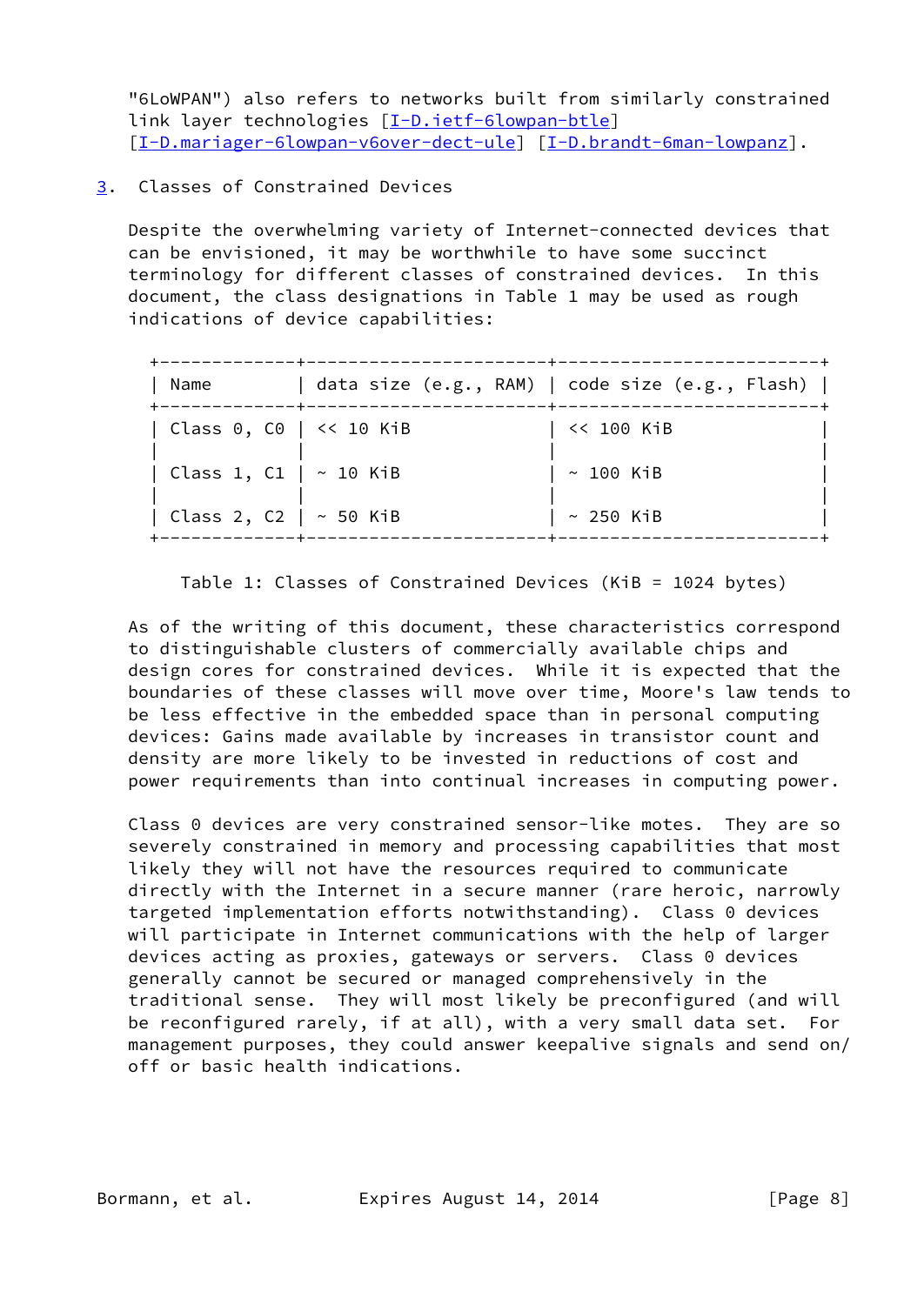Internet-Draft CNN terminology February 2014

 Class 1 devices are quite constrained in code space and processing capabilities, such that they cannot easily talk to other Internet nodes employing a full protocol stack such as using HTTP, TLS and related security protocols and XML-based data representations. However, they have enough power to use a protocol stack specifically designed for constrained nodes (such as CoAP over UDP [\[I-D.ietf-core-coap\]](#page-15-2)) and participate in meaningful conversations without the help of a gateway node. In particular, they can provide support for the security functions required on a large network. Therefore, they can be integrated as fully developed peers into an IP network, but they need to be parsimonious with state memory, code space, and often power expenditure for protocol and application usage.

 Class 2 devides are less constrained and fundamentally capable of supporting most of the same protocol stacks as used on notebooks or servers. However, even these devices can benefit from lightweight and energy-efficient protocols and from consuming less bandwidth. Furthermore, using fewer resources for networking leaves more resources available to applications. Thus, using the protocol stacks defined for more constrained devices also on Class 2 devices might reduce development costs and increase the interoperability.

 Constrained devices with capabilities significantly beyond Class 2 devices exist. They are less demanding from a standards development point of view as they can largely use existing protocols unchanged. The present document therefore does not make any attempt to define classes beyond Class 2. These devices can still be constrained by a limited energy supply.

With respect to examining the capabilities of constrained nodes, particularly for Class 1 devices, it is important to understand what type of applications they are able to run and which protocol mechanisms would be most suitable. Because of memory and other limitations, each specific Class 1 device might be able to support only a few selected functions needed for its intended operation. In other words, the set of functions that can actually be supported is not static per device type: devices with similar constraints might choose to support different functions. Even though Class 2 devices have some more functionality available and may be able to provide a more complete set of functions, they still need to be assessed for the type of applications they will be running and the protocol functions they would need. To be able to derive any requirements, the use cases and the involvement of the devices in the application and the operational scenario need to be analyzed. Use cases may combine constrained devices of multiple classes as well as more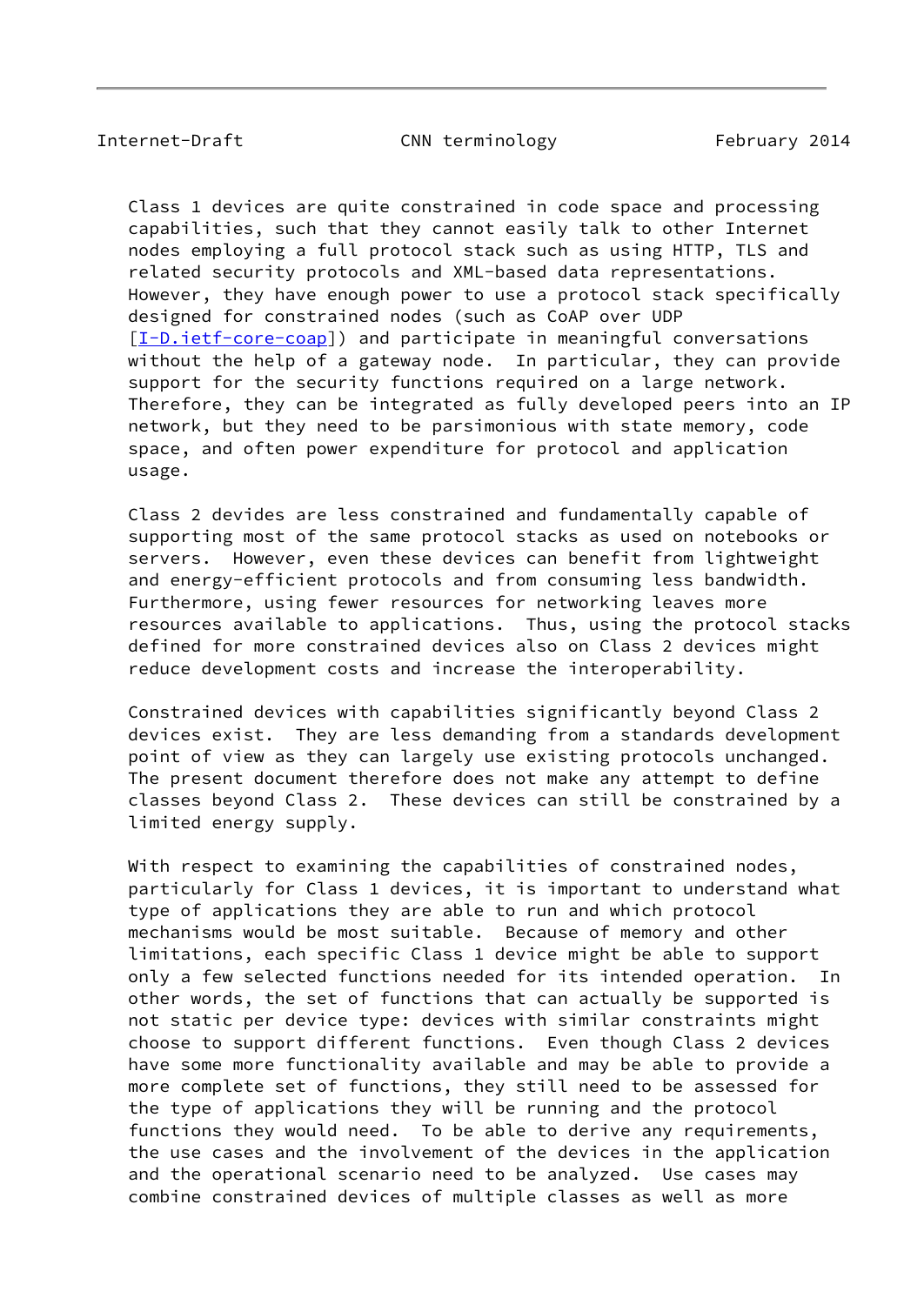traditional Internet nodes.

Bormann, et al. **Expires August 14, 2014** [Page 9]

<span id="page-10-1"></span>Internet-Draft CNN terminology February 2014

<span id="page-10-0"></span>[4](#page-10-0). Power Terminology

 Devices not only differ in their computing capabilities, but also in available electrical power and/or energy. While it is harder to find recognizable clusters in this space, it is still useful to introduce some common terminology.

<span id="page-10-2"></span>[4.1](#page-10-2). Scaling Properties

 The power and/or energy available to a device may vastly differ, from kilowatts to microwatts, from essentially unlimited to hundreds of microjoules.

 Instead of defining classes or clusters, we simply state, in SI units, an approximate value for one or both of the quantities listed in Table 2:

| Name | Definition                                                                                         | SI Unit   |
|------|----------------------------------------------------------------------------------------------------|-----------|
| Ps   | Sustainable average power available for the $ $ W (Watt)<br>device over the time it is functioning |           |
| Et.  | Total electrical energy available before<br>the energy source is exhausted                         | J (Joule) |

Table 2: Quantities Relevant to Power and Energy

 The value of Et may need to be interpreted in conjunction with an indication over which period of time the value is given; see the next subsection.

<span id="page-10-3"></span> Some devices enter a "low-power" mode before the energy available in a period is exhausted, or even have multiple such steps on the way to exhaustion. For these devices, Ps would need to be given for each of the modes/steps.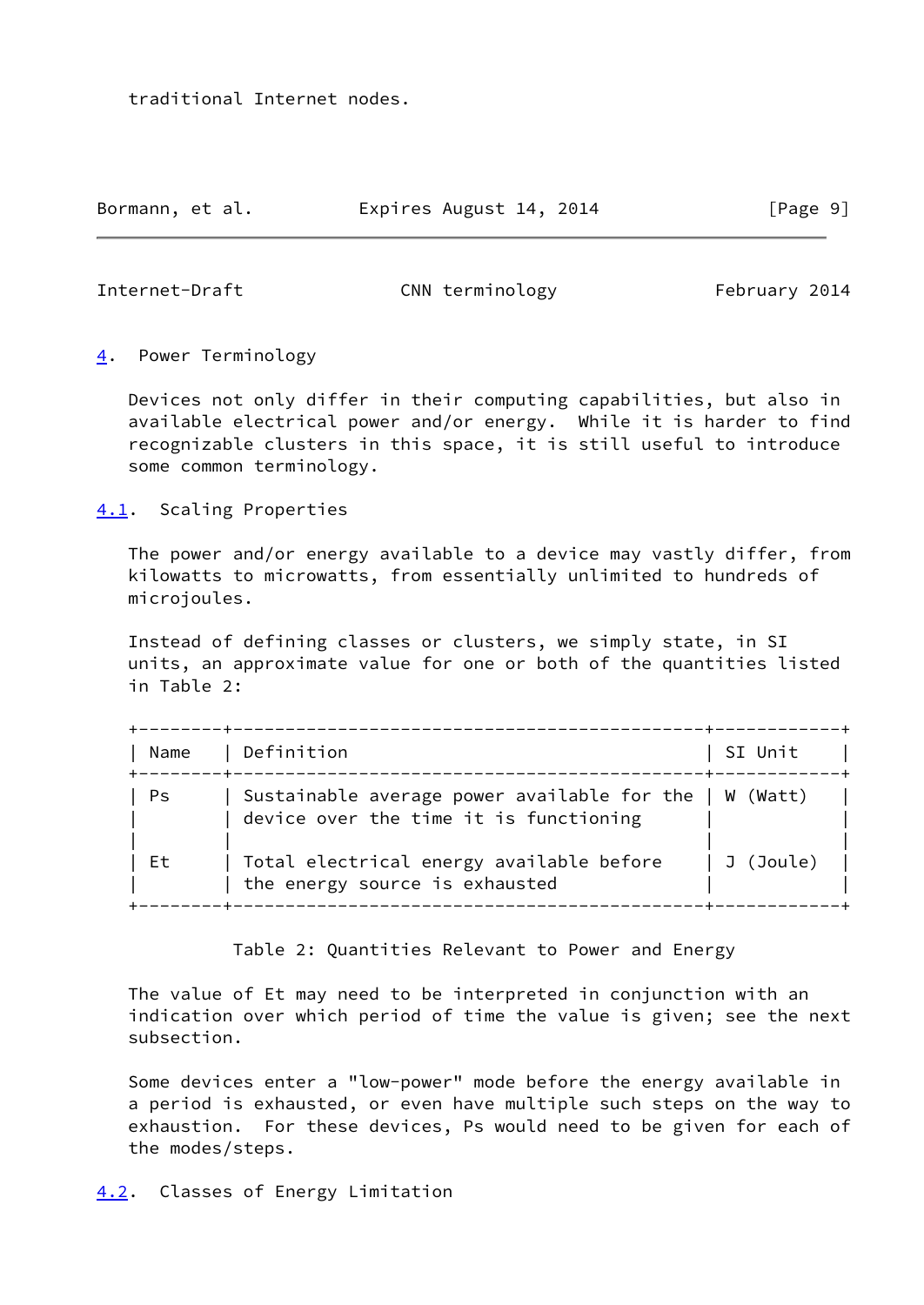As discussed above, some devices are limited in available energy as opposed to (or in addition to) being limited in available power. Where no relevant limitations exist with respect to energy, the device is classified as E9. The energy limitation may be in total energy available in the usable lifetime of the device (e.g. a device with a non-replaceable primary battery, which is discarded when this battery is exhausted), classified as E2. Where the relevant limitation is for a specific period, this is classified as E1, e.g. a

Bormann, et al. **Expires August 14, 2014** [Page 10]

<span id="page-11-1"></span>Internet-Draft CNN terminology February 2014

 limited amount of energy available for the night with a solar-powered device, or for the period between recharges with a device that is manually connected to a charger, or by a periodic (primary) battery replacement interval. Finally, there may be a limited amount of energy available for a specific event, e.g. for a button press in an energy harvesting light switch; this is classified as E0. Note that many E1 devices in a sense also are E2, as the rechargeable battery has a limited number of useful recharging cycles.

In summary, we distinguish (Table 3):

|                                                              | Example Power Source                                     |
|--------------------------------------------------------------|----------------------------------------------------------|
| Event energy-limited                                         | Event-based harvesting                                   |
| Period energy-limited                                        | Battery that is<br>periodically recharged or<br>replaced |
| Lifetime energy-limited                                      | Non-replaceable primary<br>battery                       |
| No direct quantitative<br>limitations to available<br>energy | Mains powered                                            |
|                                                              | Name   Type of energy limitation                         |

Table 3: Classes of Energy Limitation

<span id="page-11-0"></span>[4.3](#page-11-0). Strategies of Using Power for Communication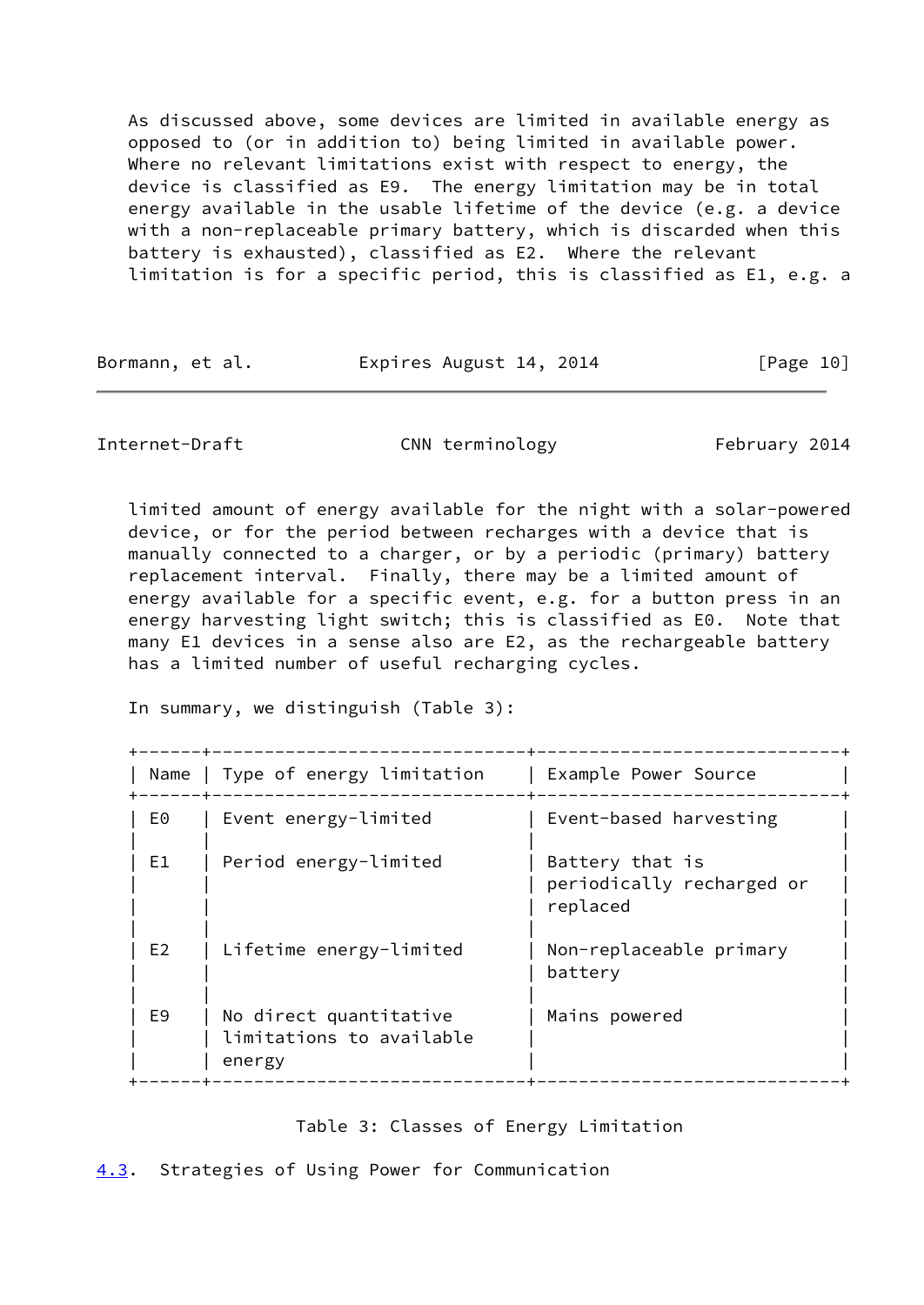Especially when wireless transmission is used, the radio often consumes a big portion of the total energy consumed by the device. Design parameters such as the available spectrum, the desired range, and the bitrate aimed for, influence the power consumed during transmission and reception; the duration of transmission and reception (including potential reception) influence the total energy consumption.

 Based on the type of the energy source (e.g., battery or mains power) and how often device needs to communicate, it may use different kinds of strategies for power usage and network attachment.

The general strategies for power usage can be described as follows:

 Always-on: This strategy is most applicable if there is no reason for extreme measures for power saving. The device can stay on in

Bormann, et al. Expires August 14, 2014 [Page 11]

Internet-Draft CNN terminology February 2014

 the usual manner all the time. It may be useful to employ power friendly hardware or limit the number of wireless transmissions, CPU speeds, and other aspects for general power saving and cooling needs, but the device can be connected to the network all the time.

 Normally-off: Under this strategy, the device sleeps such long periods at a time that once it wakes up, it makes sense for it to not pretend that it has been connected to the network during sleep: The device re-attaches to the network as it is woken up. The main optimization goal is to minimize the effort during such re-attachment process and any resulting application communications.

 If the device sleeps for long periods of time, and needs to communicate infrequently, the relative increase in energy expenditure during reattachment may be acceptable.

 Low-power: This strategy is most applicable to devices that need to operate on a very small amount of power, but still need to be able to communicate on a relatively frequent basis. This implies that extremely low power solutions needs to be used for the hardware, chosen link layer mechanisms, and so on. Typically, given the small amount of time between transmissions, despite their sleep state these devices retain some form of network attachment to the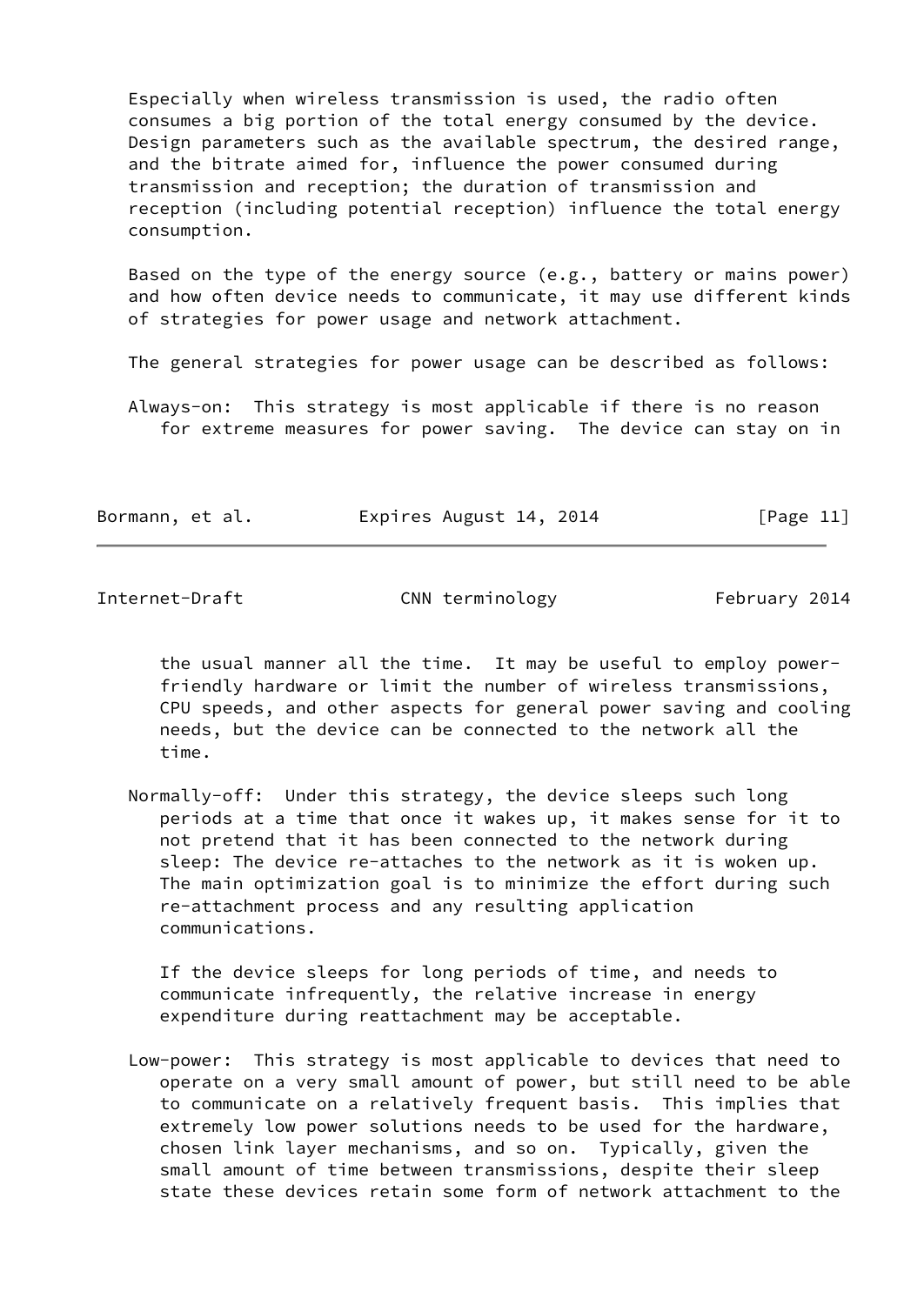network. Techniques used for minimizing power usage for the network communications include minimizing any work from re establishing communications after waking up, tuning the frequency of communications (including "duty cycling", where components are switched on and off in a regular cycle), and other parameters appropriately.

In summary, we distinguish (Table 4):

| Name | Strategy     | Ability to communicate                          |
|------|--------------|-------------------------------------------------|
| P0   | Normally-off | Re-attach when required                         |
| P1   | Low-power    | Appears connected, perhaps with<br>high latency |
| P9   | Always-on    | Always connected                                |

Table 4: Strategies of Using Power for Communication

Bormann, et al. Expires August 14, 2014 [Page 12]

<span id="page-13-1"></span>

Internet-Draft CNN terminology February 2014

 Note that the discussion above is at the device level; similar considerations can apply at the communications interface level. This document does not define terminology for the latter.

 A term often used to describe power-saving approaches is "duty cycling". This describes all forms of periodically switching off some function, leaving it on only for a certain percentage of time (the "duty cycle").

 [RFC7102] only distinguishes two levels, defining a Non-sleepy Node as a node that always remains in a fully powered on state (always awake) where it has the capability to perform communication (P9), and a Sleepy Node as a node that may sometimes go into a sleep mode (a low power state to conserve power) and temporarily suspend protocol communication (P0); there is no explicit mention of P1.

<span id="page-13-0"></span>[5](#page-13-0). Security Considerations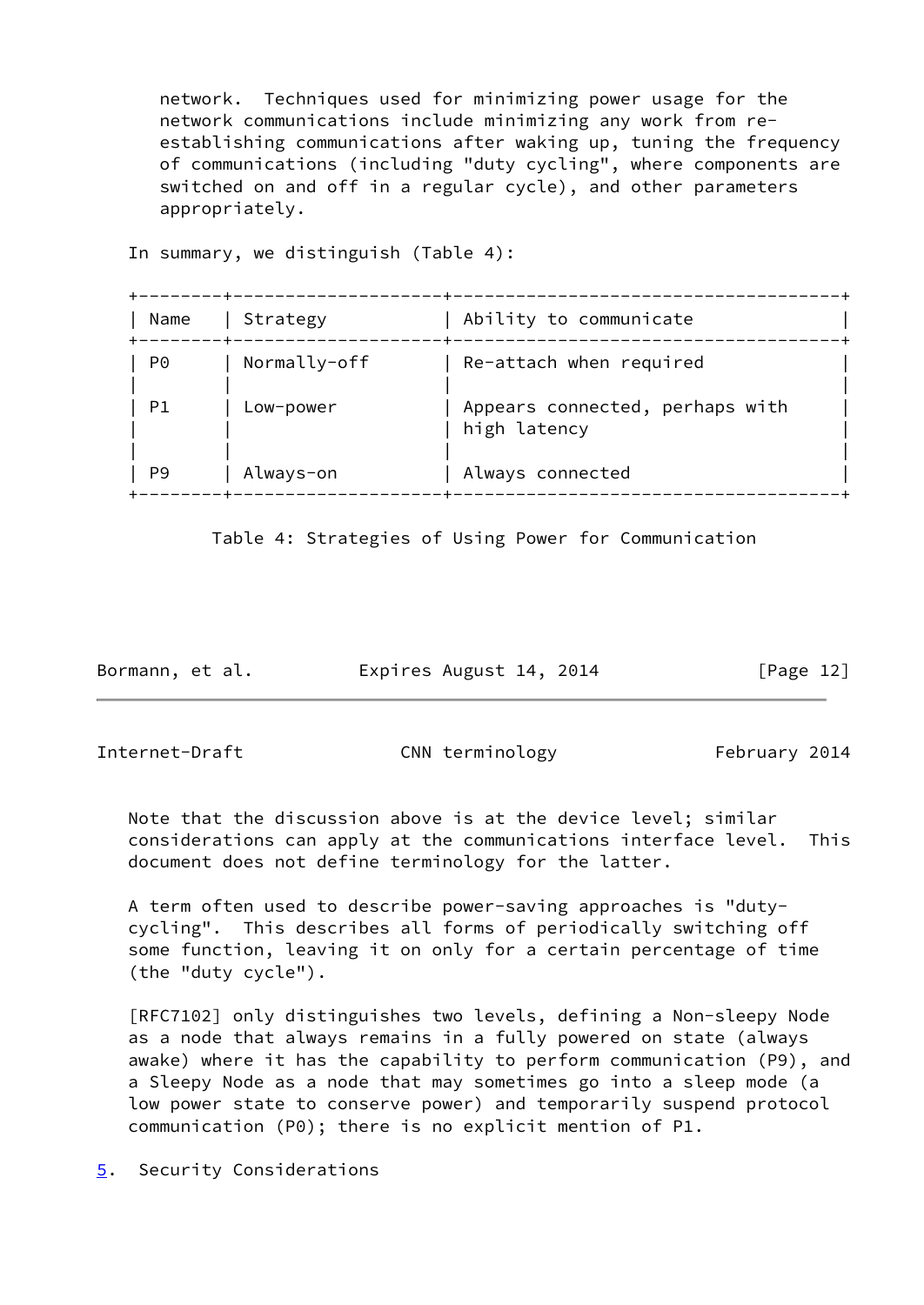This document introduces common terminology that does not raise any new security issue. Security considerations arising from the constraints discussed in this document need to be discussed in the context of specific protocols. For instance, [[I-D.ietf-core-coap\]](#page-15-2) section 11.6, "Constrained node considerations", discusses implications of specific constraints on the security mechanisms employed. [[I-D.ietf-roll-security-threats](#page-15-3)] provides a security threat analysis for the RPL routing protocol. Implementation considerations for security protocols on constrained nodes are discussed in [\[I-D.ietf-lwig-ikev2-minimal](#page-15-4)] and [\[I-D.ietf-lwig-tls-minimal](#page-15-5)]. A wider view at security in constrained node networks is provided in [\[I-D.garcia-core-security](#page-14-6)].

<span id="page-14-0"></span>[6](#page-14-0). IANA Considerations

This document has no actions for IANA.

<span id="page-14-1"></span>[7](#page-14-1). Acknowledgements

 Dominique Barthel and Peter van der Stok provided useful comments; Charles Palmer provided a full editorial review.

 Peter van der Stok insisted that we should have power terminology, hence [Section 4.](#page-10-0) The text for [Section 4.3](#page-11-0) is mostly lifted from a previous version of [\[I-D.ietf-lwig-cellular](#page-15-6)] and has been adapted for this document.

| Bormann, et al. | Expires August 14, 2014 | [Page 13] |
|-----------------|-------------------------|-----------|

<span id="page-14-3"></span>Internet-Draft CNN terminology February 2014

- <span id="page-14-4"></span><span id="page-14-2"></span>[8](#page-14-2). Informative References
	- [FALL] Fall, K., "A Delay-Tolerant Network Architecture for Challenged Internets", SIGCOMM 2003, 2003.

<span id="page-14-5"></span>[I-D.brandt-6man-lowpanz]

 Brandt, A. and J. Buron, "Transmission of IPv6 packets over ITU-T G.9959 Networks", [draft-brandt-6man-lowpanz-02](https://datatracker.ietf.org/doc/pdf/draft-brandt-6man-lowpanz-02) (work in progress), June 2013.

<span id="page-14-6"></span>[I-D.garcia-core-security]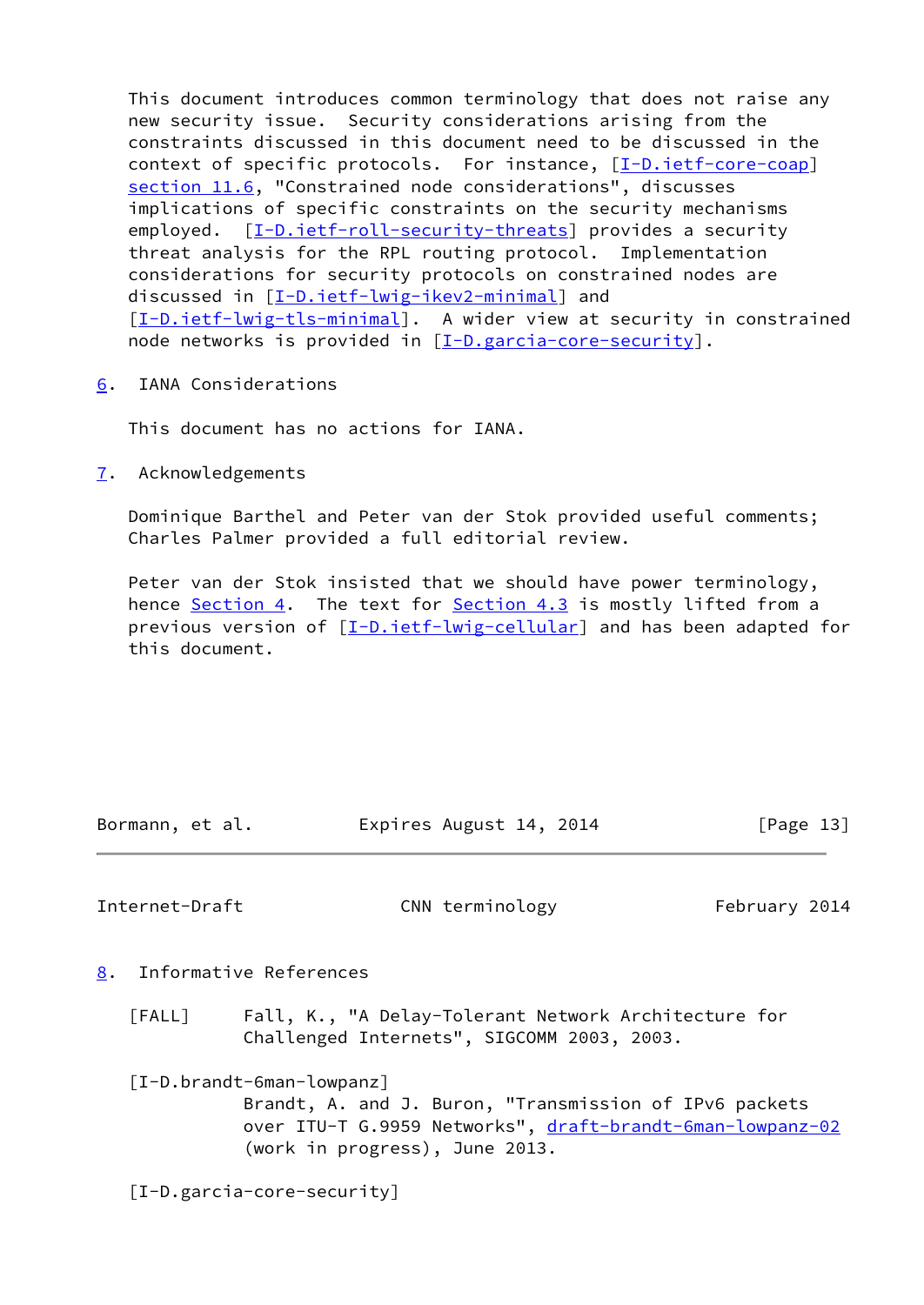Garcia-Morchon, O., Kumar, S., Keoh, S., Hummen, R., and R. Struik, "Security Considerations in the IP-based Internet of Things", [draft-garcia-core-security-06](https://datatracker.ietf.org/doc/pdf/draft-garcia-core-security-06) (work in progress), September 2013.

<span id="page-15-0"></span>[I-D.hui-vasseur-roll-rpl-deployment]

 Vasseur, J., Hui, J., Dasgupta, S., and G. Yoon, "RPL deployment experience in large scale networks", [draft-hui](https://datatracker.ietf.org/doc/pdf/draft-hui-vasseur-roll-rpl-deployment-01) [vasseur-roll-rpl-deployment-01](https://datatracker.ietf.org/doc/pdf/draft-hui-vasseur-roll-rpl-deployment-01) (work in progress), July 2012.

<span id="page-15-1"></span>[I-D.ietf-6lowpan-btle]

 Nieminen, J., Savolainen, T., Isomaki, M., Patil, B., Shelby, Z., and C. Gomez, "Transmission of IPv6 Packets over BLUETOOTH Low Energy", [draft-ietf-6lowpan-btle-12](https://datatracker.ietf.org/doc/pdf/draft-ietf-6lowpan-btle-12) (work in progress), February 2013.

<span id="page-15-2"></span>[I-D.ietf-core-coap]

 Shelby, Z., Hartke, K., and C. Bormann, "Constrained Application Protocol (CoAP)", [draft-ietf-core-coap-18](https://datatracker.ietf.org/doc/pdf/draft-ietf-core-coap-18) (work in progress), June 2013.

<span id="page-15-6"></span>[I-D.ietf-lwig-cellular]

 Arkko, J., Eriksson, A., and A. Keranen, "Building Power Efficient CoAP Devices for Cellular Networks", [draft-ietf](https://datatracker.ietf.org/doc/pdf/draft-ietf-lwig-cellular-00) [lwig-cellular-00](https://datatracker.ietf.org/doc/pdf/draft-ietf-lwig-cellular-00) (work in progress), August 2013.

<span id="page-15-4"></span>[I-D.ietf-lwig-ikev2-minimal]

Kivinen, T., "Minimal IKEv2", [draft-ietf-lwig](https://datatracker.ietf.org/doc/pdf/draft-ietf-lwig-ikev2-minimal-01) [ikev2-minimal-01](https://datatracker.ietf.org/doc/pdf/draft-ietf-lwig-ikev2-minimal-01) (work in progress), October 2013.

<span id="page-15-5"></span>[I-D.ietf-lwig-tls-minimal]

 Kumar, S., Keoh, S., and H. Tschofenig, "A Hitchhiker's Guide to the (Datagram) Transport Layer Security Protocol for Smart Objects and Constrained Node Networks", [draft](https://datatracker.ietf.org/doc/pdf/draft-ietf-lwig-tls-minimal-00) [ietf-lwig-tls-minimal-00](https://datatracker.ietf.org/doc/pdf/draft-ietf-lwig-tls-minimal-00) (work in progress), September 2013.

| Bormann, et al. | Expires August 14, 2014 | [Page 14] |
|-----------------|-------------------------|-----------|
|-----------------|-------------------------|-----------|

Internet-Draft CNN terminology February 2014

<span id="page-15-3"></span>[I-D.ietf-roll-security-threats]

 Tsao, T., Alexander, R., Dohler, M., Daza, V., Lozano, A., and M. Richardson, "A Security Threat Analysis for Routing Protocol for Low-power and lossy networks (RPL)", [draft-](https://datatracker.ietf.org/doc/pdf/draft-ietf-roll-security-threats-06)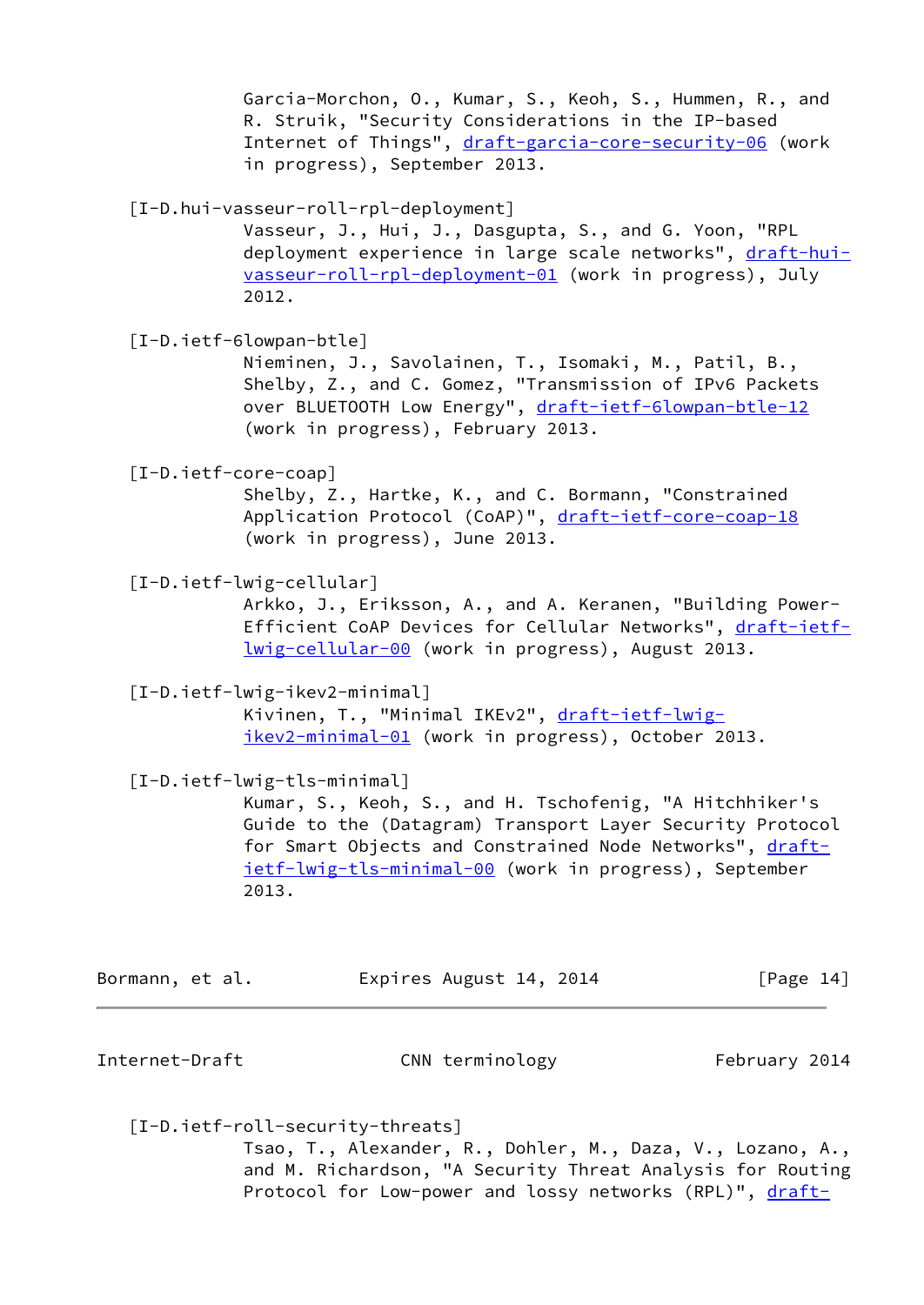[ietf-roll-security-threats-06](https://datatracker.ietf.org/doc/pdf/draft-ietf-roll-security-threats-06) (work in progress), December 2013.

- <span id="page-16-2"></span> [I-D.mariager-6lowpan-v6over-dect-ule] Mariager, P., Petersen, J., and Z. Shelby, "Transmission of IPv6 Packets over DECT Ultra Low Energy", [draft](https://datatracker.ietf.org/doc/pdf/draft-mariager-6lowpan-v6over-dect-ule-03) [mariager-6lowpan-v6over-dect-ule-03](https://datatracker.ietf.org/doc/pdf/draft-mariager-6lowpan-v6over-dect-ule-03) (work in progress), July 2013.
- <span id="page-16-0"></span>[ISQ-13] International Electrotechnical Commission, "International Standard -- Quantities and units -- Part 13: Information science and technology", IEC 80000-13, March 2008.
- [[RFC](https://datatracker.ietf.org/doc/pdf/rfc793)0793] Postel, J., "Transmission Control Protocol", STD 7, RFC [793](https://datatracker.ietf.org/doc/pdf/rfc793), September 1981.
- [RFC4838] Cerf, V., Burleigh, S., Hooke, A., Torgerson, L., Durst, R., Scott, K., Fall, K., and H. Weiss, "Delay-Tolerant Networking Architecture", [RFC 4838](https://datatracker.ietf.org/doc/pdf/rfc4838), April 2007.
- [RFC4919] Kushalnagar, N., Montenegro, G., and C. Schumacher, "IPv6 over Low-Power Wireless Personal Area Networks (6LoWPANs): Overview, Assumptions, Problem Statement, and Goals", [RFC](https://datatracker.ietf.org/doc/pdf/rfc4919) [4919,](https://datatracker.ietf.org/doc/pdf/rfc4919) August 2007.
- [RFC6551] Vasseur, JP., Kim, M., Pister, K., Dejean, N., and D. Barthel, "Routing Metrics Used for Path Calculation in Low-Power and Lossy Networks", [RFC 6551](https://datatracker.ietf.org/doc/pdf/rfc6551), March 2012.
- [RFC6606] Kim, E., Kaspar, D., Gomez, C., and C. Bormann, "Problem Statement and Requirements for IPv6 over Low-Power Wireless Personal Area Network (6LoWPAN) Routing", [RFC](https://datatracker.ietf.org/doc/pdf/rfc6606) [6606,](https://datatracker.ietf.org/doc/pdf/rfc6606) May 2012.
- [RFC6650] Falk, J. and M. Kucherawy, "Creation and Use of Email Feedback Reports: An Applicability Statement for the Abuse Reporting Format (ARF)", [RFC 6650,](https://datatracker.ietf.org/doc/pdf/rfc6650) June 2012.
- [RFC7102] Vasseur, JP., "Terms Used in Routing for Low-Power and Lossy Networks", [RFC 7102,](https://datatracker.ietf.org/doc/pdf/rfc7102) January 2014.
- <span id="page-16-1"></span> [WEI] Shelby, Z. and C. Bormann, "6LoWPAN: the Wireless Embedded Internet", ISBN 9780470747995, 2009.

| Bormann, et al. | Expires August 14, 2014 | [Page 15] |
|-----------------|-------------------------|-----------|
|-----------------|-------------------------|-----------|